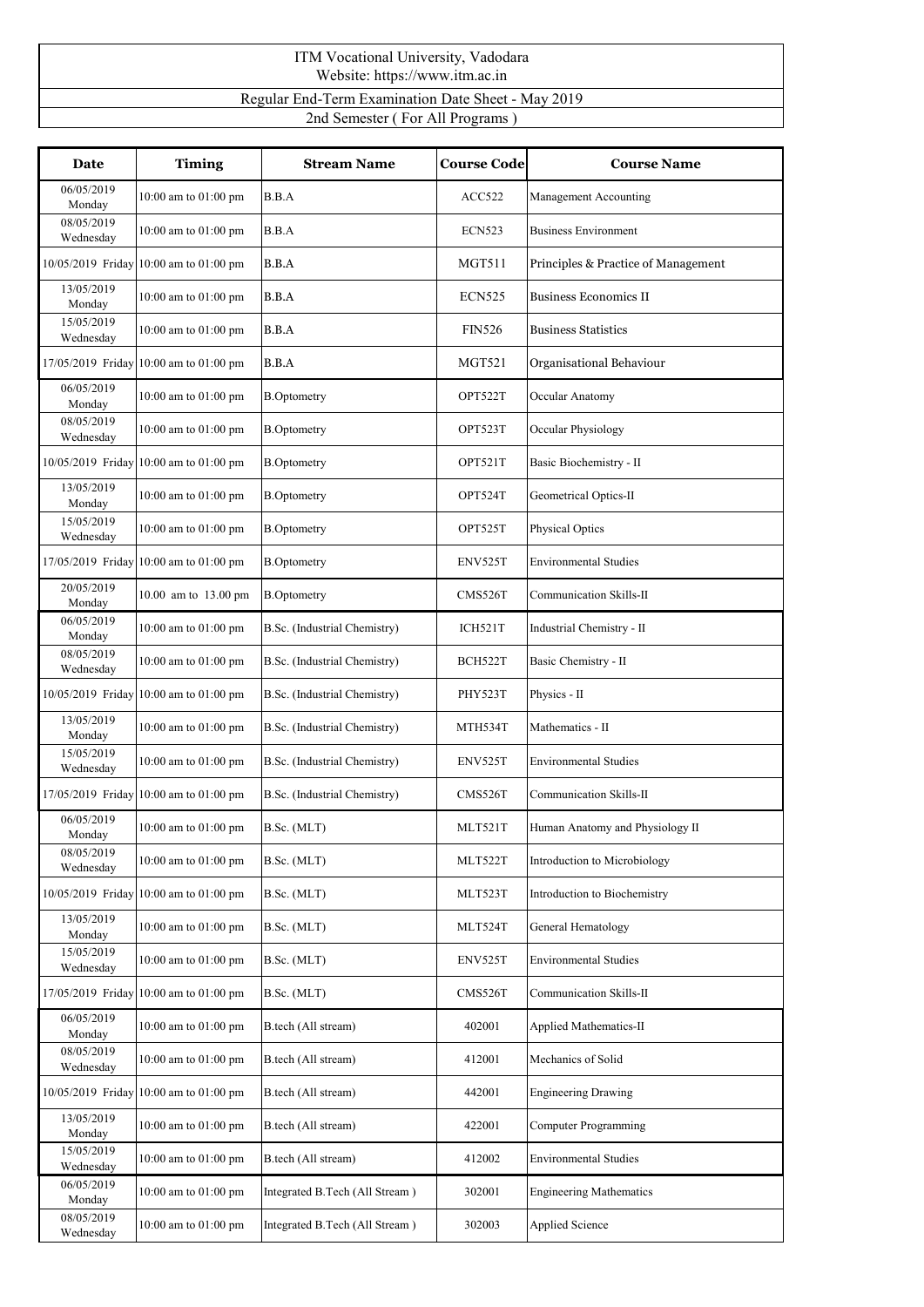| ITM Vocational University, Vadodara<br>Website: https://www.itm.ac.in |
|-----------------------------------------------------------------------|
| Regular End-Term Examination Date Sheet - May 2019                    |
| 2nd Semester (For All Programs)                                       |

| Date                    | <b>Timing</b>                          | <b>Stream Name</b>             | <b>Course Code</b> | <b>Course Name</b>                        |
|-------------------------|----------------------------------------|--------------------------------|--------------------|-------------------------------------------|
|                         | 10/05/2019 Friday 10:00 am to 01:00 pm | Integrated B.Tech (All Stream) | 342001             | <b>Engineering Mechanics</b>              |
| 13/05/2019<br>Monday    | 10:00 am to 01:00 pm                   | Integrated B.Tech (All Stream) | 332001             | Fundamental Of Electrical and Electronics |
| 15/05/2019<br>Wednesday | 10:00 am to $01:00$ pm                 | Integrated B.Tech (All Stream) | 312001             | <b>Environmental Studies</b>              |
|                         | 17/05/2019 Friday 10:00 am to 01:00 pm | Integrated B.Tech (All Stream) | 302002             | <b>Communication Skills</b>               |
| 06/05/2019<br>Monday    | 10:00 am to 01:00 pm                   | Integrated M.Com               | <b>FIN526</b>      | Business Statistics & Logical Reasoning   |
| 08/05/2019<br>Wednesday | 10:00 am to 01:00 pm                   | Integrated M.Com               | ACC521             | Principal and Practics of Accounitng II   |
|                         | 10/05/2019 Friday 10:00 am to 01:00 pm | Integrated M.Com               | <b>MGT521</b>      | Organisational Behaviour                  |
| 13/05/2019<br>Monday    | $10:00$ am to $01:00$ pm               | Integrated M.Com               | <b>ECN521</b>      | Business and Commercial Knowledge         |
| 06/05/2019<br>Monday    | 10:00 am to 01:00 pm                   | M.Sc. (Industrial Chemistry)   | <b>ISM725T</b>     | <b>Industrial Safety Management</b>       |
| 08/05/2019<br>Wednesday | 10:00 am to 01:00 pm                   | M.Sc. (Industrial Chemistry)   | APC724T            | <b>Advanced Process Control</b>           |
|                         | 10/05/2019 Friday 10:00 am to 01:00 pm | M.Sc. (Industrial Chemistry)   | NPC721T            | Natural Product Chemistry - I             |
| 13/05/2019<br>Monday    | 10:00 am to 01:00 pm                   | M.Sc. (Industrial Chemistry)   | <b>PHT723T</b>     | Pharmaceutical Technology - I             |
| 15/05/2019<br>Wednesday | 10:00 am to 01:00 pm                   | M.Sc. (Industrial Chemistry)   | <b>PET722T</b>     | Petrochemical Technology - I              |

**Note:**

2. Any electronics device Such as Smart /Digital Watches, mobile phones, Bluetooth devices, head phones (including micro & wireless), buttonhole cameras, scanner, storage devices, I-Pod, Pager / etc. are not allowed in the examination room.

3. Above date sheet is available on University Notice Board also.

**Asst. Registrar ( Exam )**

<sup>1.</sup> Student shall entered in the examination room 15 minutes before the start of exam.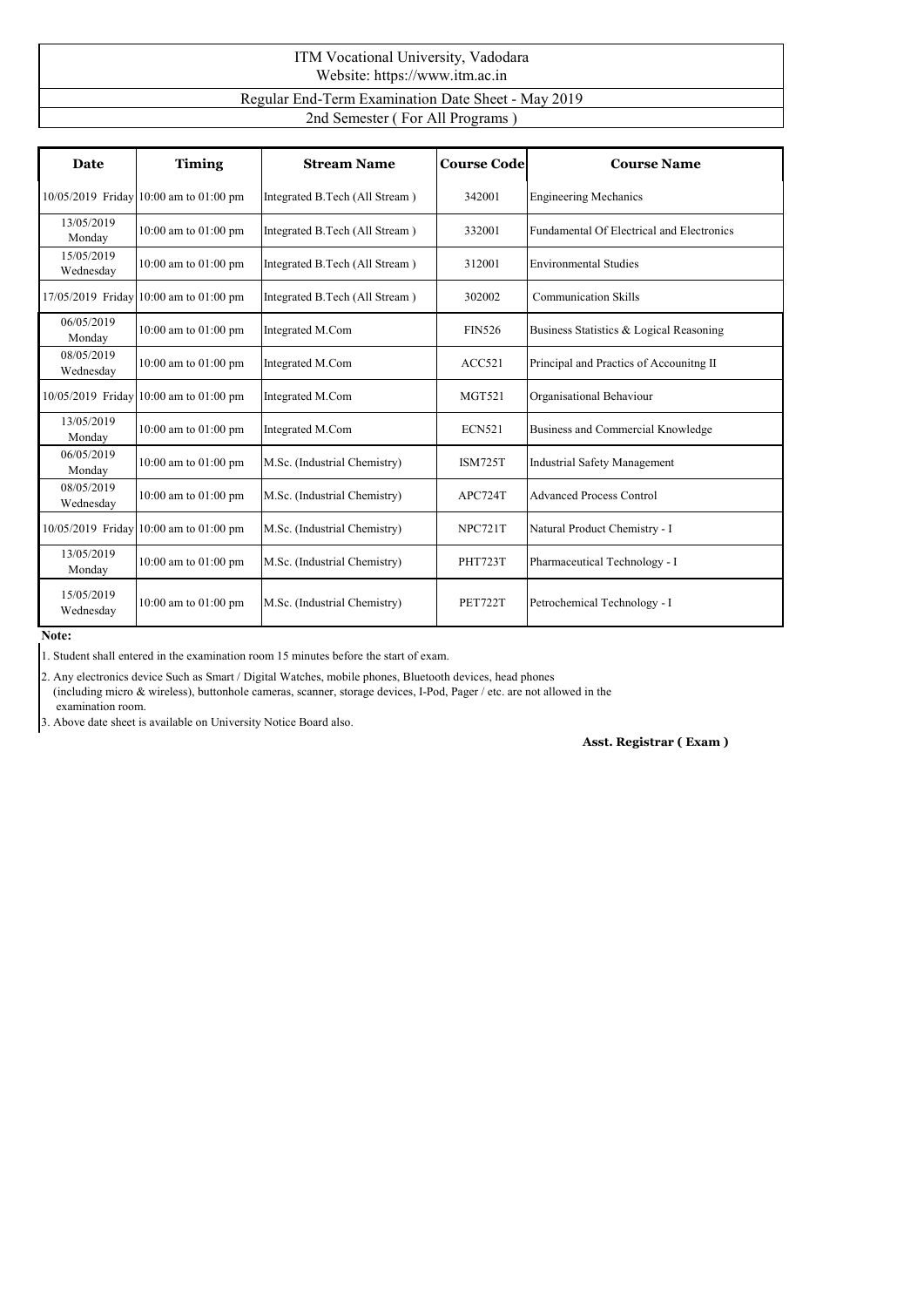## ITM Vocational University, Vadodara Website: https://www.itm.ac.in Regular End-Term Examination Date Sheet - May 2019 4th Semester ( For All Programs)

| Date                    | Timing                                     | <b>Stream Name</b>                                | <b>Course Code</b> | <b>Course Name</b>                               |
|-------------------------|--------------------------------------------|---------------------------------------------------|--------------------|--------------------------------------------------|
| 06/05/2019<br>Monday    | 10:00 am to 01:00 pm B.B.A                 |                                                   | <b>MGT641</b>      | <b>Operations Research</b>                       |
| 08/05/2019<br>Wednesday | 10:00 am to 01:00 pm B.B.A                 |                                                   | LAW642             | Industrial Law                                   |
| 10/05/2019<br>Friday    | 10:00 am to 01:00 pm B.B.A                 |                                                   | <b>MGT643</b>      | Office Management                                |
| 13/05/2019<br>Monday    | 10:00 am to 01:00 pm B.B.A                 |                                                   | <b>MKT644</b>      | Sales & Distribution Management                  |
| 15/05/2019<br>Wednesday | 10:00 am to 01:00 pm B.B.A                 |                                                   | <b>FIN645</b>      | Business Finance - II                            |
| 17/05/2019<br>Friday    | 10:00 am to 01:00 pm B.B.A                 |                                                   | <b>FIN646</b>      | Research Methodology                             |
| 06/05/2019<br>Monday    | 10:00 am to 01:00 pm                       | <b>B.Optometry</b>                                | OPT621T            | Optometric Optics-II                             |
| 08/05/2019<br>Wednesday | 10:00 am to 01:00 pm B.Optometry           |                                                   | OPT622T            | Visual Optics-II                                 |
| 10/05/2019<br>Friday    | 10:00 am to $01:00$ pm $\vert$ B.Optometry |                                                   | OPT625T            | Pathology                                        |
| 13/05/2019<br>Monday    | 10:00 am to 01:00 pm B.Optometry           |                                                   | OPT624T            | Basic Pharmacology                               |
| 15/05/2019<br>Wednesday | 10:00 am to $01:00$ pm $\vert$ B.Optometry |                                                   | OPT623T            | Ocular Diseases-II                               |
| 17/05/2019<br>Friday    | 10:00 am to 01:00 pm B.Optometry           |                                                   | CMS516T            | Commuication Skills                              |
| 06/05/2019<br>Monday    |                                            | 10:00 am to 01:00 pm B.Sc. (Industrial Chemistry) | <b>INP541T</b>     | Industrial Instrumentation & Process Control - I |
| 08/05/2019<br>Wednesday |                                            | 10:00 am to 01:00 pm B.Sc. (Industrial Chemistry) | UOP542T            | Unit Operation - II                              |
| 10/05/2019<br>Friday    |                                            | 10:00 am to 01:00 pm B.Sc. (Industrial Chemistry) | OCH543T            | Organic Chemistry - I                            |
| 13/05/2019<br>Monday    |                                            | 10:00 am to 01:00 pm B.Sc. (Industrial Chemistry) | IMM544T            | Industrial Management - I                        |
| 15/05/2019<br>Wednesday |                                            | 10:00 am to 01:00 pm B.Sc. (Industrial Chemistry) | <b>INS545T</b>     | <b>Industrial Safety</b>                         |
| 17/05/2019<br>Friday    |                                            | 10:00 am to 01:00 pm B.Sc. (Industrial Chemistry) | ANC546T            | Analytical Chemistry - I                         |
| 06/05/2019<br>Monday    | 10:00 am to 01:00 pm B.Sc. (MLT)           |                                                   | MLT624T            | Mycology                                         |
| 08/05/2019<br>Wednesday | 10:00 am to 01:00 pm B.Sc. (MLT)           |                                                   | MLT622T            | Cytopathology and Cytotechnology                 |
| 10/05/2019<br>Friday    | 10:00 am to 01:00 pm B.Sc. (MLT)           |                                                   | MLT621T            | Histopathology                                   |
| 13/05/2019<br>Monday    | 10:00 am to 01:00 pm B.Sc. (MLT)           |                                                   | MLT623T            | Bacteriology                                     |
| 15/05/2019<br>Wednesday | 10:00 am to 01:00 pm B.Sc. (MLT)           |                                                   | MLT625T            | General Biochemistry II                          |
| 17/05/2019<br>Friday    | 10:00 am to 01:00 pm B.Sc. (MLT)           |                                                   | MLT626T            | Pathology                                        |
| 06/05/2019<br>Monday    | 10:00 am to 01:00 pm B.Tech - (Civil)      |                                                   | 300401             | <b>Applied Mathematics-IV</b>                    |
| 08/05/2019<br>Wednesday | 10:00 am to 01:00 pm B.Tech - (Civil)      |                                                   | 301402             | Building Construction & Materials                |
| 10/05/2019<br>Friday    | 10:00 am to 01:00 pm B.Tech - (Civil)      |                                                   | 301401             | Structural Analysis - I                          |
| 13/05/2019<br>Monday    | 10:00 am to 01:00 pm B.Tech - (Civil)      |                                                   | 301405             | Concrete Technology                              |
| 15/05/2019<br>Wednesday | 10:00 am to $01:00$ pm B.Tech - (Civil)    |                                                   | 301404             | Geotechnical Engineering                         |
| 17/05/2019<br>Friday    | 10:00 am to $01:00$ pm B.Tech - (Civil)    |                                                   | 301405             | Surveying-II                                     |
| 06/05/2019<br>Monday    | 10:00 am to 01:00 pm B.Tech - (CSE)        |                                                   | 302401             | Graph Theory & Combinatory                       |
| 08/05/2019<br>Wednesday | 10:00 am to 01:00 pm B.Tech - (CSE)        |                                                   | 302402             | Database Management System                       |
| 10/05/2019<br>Friday    | 10:00 am to 01:00 pm B.Tech - (CSE)        |                                                   | 302403             | Design & Analysis of Computer Algorithms         |
| 13/05/2019<br>Monday    | 10:00 am to 01:00 pm B.Tech - (CSE)        |                                                   | 300701             | Principle Of Management                          |
| 15/05/2019<br>Wednesday | 10:00 am to 01:00 pm B.Tech - (CSE)        |                                                   | 303505             | Micro-Processor &<br>Micro-Controller            |
| 06/05/2019<br>Monday    | 10:00 am to 01:00 pm B.Tech - (EEE)        |                                                   | 300401             | Applied Mathematics-IV                           |
| 08/05/2019<br>Wednesday | 10:00 am to 01:00 pm B.Tech - (EEE)        |                                                   | 303401             | Electrical Machines - I                          |
| 10/05/2019<br>Friday    | 10:00 am to 01:00 pm B.Tech - (EEE)        |                                                   | 303402             | Linear Electronics Circuits                      |
| 13/05/2019<br>Monday    | 10:00 am to 01:00 pm B.Tech - (EEE)        |                                                   | 303403             | Elements of Electromagnetic Fields               |
| 15/05/2019<br>Wednesday | 10:00 am to 01:00 pm B.Tech - (EEE)        |                                                   | 303404             | Network Analysis & Synthesis                     |
| 17/05/2019<br>Friday    | 10:00 am to 01:00 pm B.Tech - (EEE)        |                                                   | 303405             | Power Electronics                                |
| 06/05/2019<br>Monday    |                                            | 10:00 am to 01:00 pm B.Tech - (Mechanical)        | 304406             | Computer aided Machine design                    |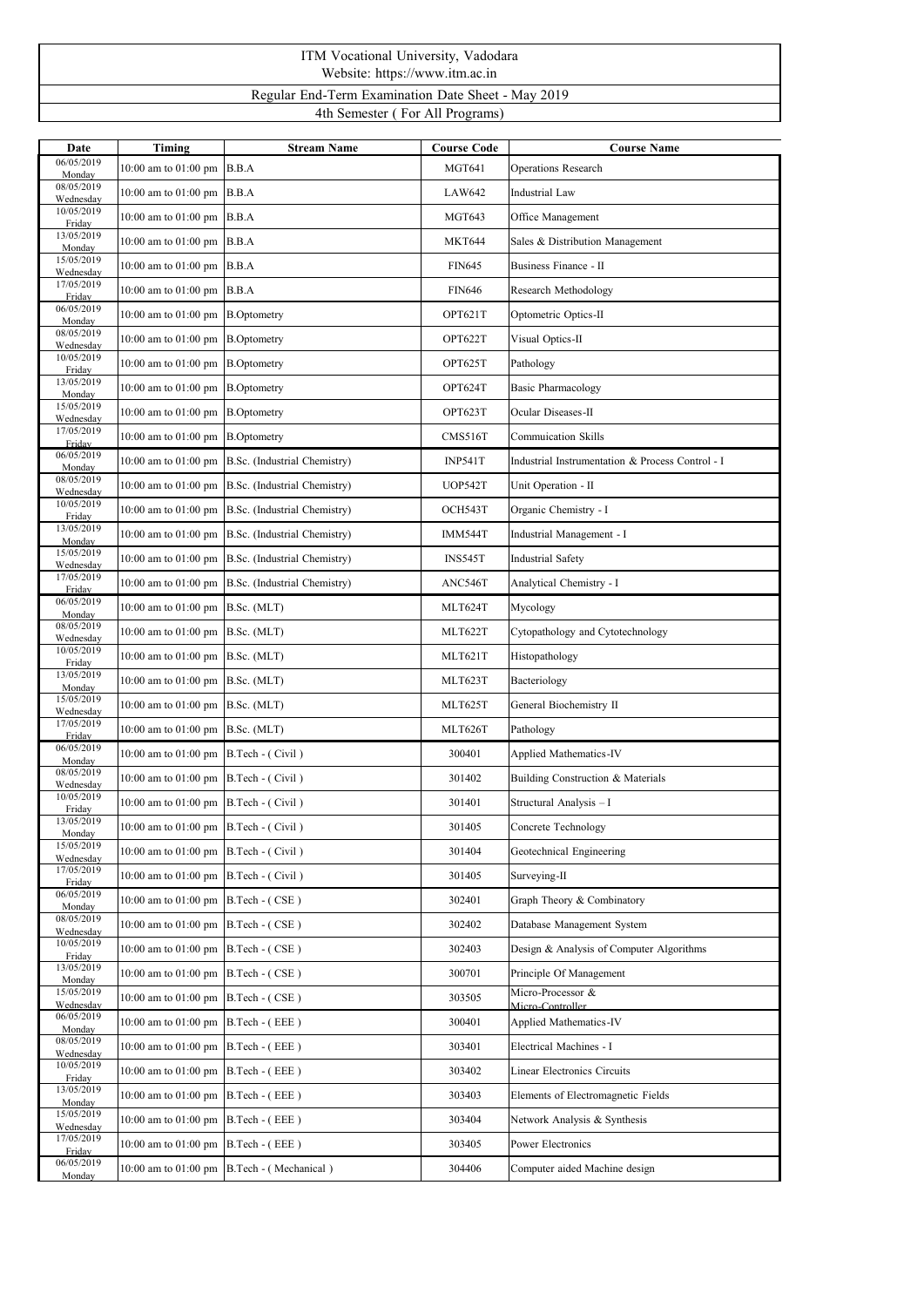## ITM Vocational University, Vadodara Website: https://www.itm.ac.in Regular End-Term Examination Date Sheet - May 2019

4th Semester ( For All Programs)

| Date                    | Timing                   | <b>Stream Name</b>                                    | <b>Course Code</b> | <b>Course Name</b>                            |  |
|-------------------------|--------------------------|-------------------------------------------------------|--------------------|-----------------------------------------------|--|
| 08/05/2019<br>Wednesday |                          | 10:00 am to 01:00 pm B.Tech - (Mechanical)            | 304404             | Fluid Power Engineering                       |  |
| 10/05/2019<br>Friday    |                          | 10:00 am to 01:00 pm B.Tech - (Mechanical)            | 304402             | Mechanical Measurement and Metrology          |  |
| 13/05/2019<br>Monday    |                          | 10:00 am to 01:00 pm B.Tech - (Mechanical)            | 304403             | Manufacturing Process-II                      |  |
| 15/05/2019<br>Wednesday |                          | 10:00 am to 01:00 pm B.Tech - (Mechanical)            | 304401             | <b>Electrical Machines</b>                    |  |
| 17/05/2019<br>Friday    |                          | 10:00 am to 01:00 pm B.Tech - (Mechanical)            | 304405             | Machine Design and Industrial drafting        |  |
| 06/05/2019<br>Monday    |                          | 10:00 am to 01:00 pm B.Tech - Mechatronics            | 300401             | Applied Mathematics - IV                      |  |
| 08/05/2019<br>Wednesday |                          | 10:00 am to 01:00 pm B.Tech - Mechatronics            | 305401             | Electrical Technology & Drive                 |  |
| 10/05/2019<br>Friday    |                          | 10:00 am to 01:00 pm B.Tech - Mechatronics            | 305402             | Dynamics of Machines                          |  |
| 13/05/2019<br>Monday    |                          | 10:00 am to 01:00 pm B.Tech - Mechatronics            | 305403             | Manufacturing Process-I                       |  |
| 15/05/2019<br>Wednesday |                          | 10:00 am to 01:00 pm B.Tech - Mechatronics            | 304305             | Fluid Mechanics & Hydraulic Machinery         |  |
| 17/05/2019<br>Friday    |                          | 10:00 am to 01:00 pm B.Tech - Mechatronics            | 305404             | Fundamental of Machine Design & Drawing       |  |
| 06/05/2019<br>Monday    |                          | 10:00 am to 01:00 pm Integrated B.tech (Civil)        | 311401             | <b>Advance Surveying</b>                      |  |
| 08/05/2019<br>Wednesday |                          | 10:00 am to 01:00 pm Integrated B.tech (Civil)        | 311402             | Mechanics of Structures                       |  |
| 10/05/2019<br>Friday    |                          | 10:00 am to 01:00 pm Integrated B.tech (Civil)        | 311403             | Geo Technical Engineering                     |  |
| 13/05/2019<br>Monday    |                          | 10:00 am to 01:00 pm Integrated B.tech (Civil)        | 311404             | Transportation Engineering                    |  |
| 15/05/2019<br>Wednesdav |                          | 10:00 am to 01:00 pm Integrated B tech (Civil)        | 311405             | Hydraulics                                    |  |
| 06/05/2019<br>Monday    |                          | 10:00 am to 01:00 pm Integrated B.Tech (CSE)          | 312401             | Programming in C++                            |  |
| 08/05/2019<br>Wednesday |                          | 10:00 am to 01:00 pm Integrated B.Tech (CSE)          | 312403             | Operating System                              |  |
| 10/05/2019<br>Friday    | 10:00 am to 01:00 pm     | Integrated B.Tech (CSE)                               | 312404             | Relational Database Management System         |  |
| 13/05/2019<br>Monday    | 10:00 am to 01:00 pm     | Integrated B.Tech (CSE)                               | 312405             | Data Structures                               |  |
| 15/05/2019<br>Wednesdav | $10:00$ am to $01:00$ pm | Integrated B.Tech (CSE)                               | 312402             | Computer Organisation & Architecture          |  |
| 06/05/2019<br>Monday    |                          | 10:00 am to 01:00 pm Integrated B.Tech (EEE)          | 313401             | Transmission & Distribution of Electric Power |  |
| 08/05/2019<br>Wednesday |                          | 10:00 am to 01:00 pm Integrated B.Tech (EEE)          | 313402             | D.C Machines & Transformers                   |  |
| 10/05/2019<br>Friday    | 10:00 am to 01:00 pm     | Integrated B.Tech (EEE)                               | 313403             | Instrumentation                               |  |
| 13/05/2019<br>Monday    | 10:00 am to 01:00 pm     | Integrated B.Tech (EEE)                               | 313404             | Electrical Estimation & Costing               |  |
| 15/05/2019<br>Wednesday |                          | 10:00 am to 01:00 pm Integrated B.Tech (EEE)          | 313405             | <b>Applied Electronics</b>                    |  |
| 06/05/2019<br>Monday    |                          | 10:00 am to 01:00 pm Integrated B.Tech (Mechanical)   | 314401             | Theory of Machine & Mechanisms                |  |
| 08/05/2019<br>Wednesday |                          | 10:00 am to 01:00 pm Integrated B.Tech (Mechanical)   | 314402             | Fundamental of Electronics                    |  |
| 10/05/2019<br>Friday    |                          | 10:00 am to 01:00 pm Integrated B.Tech (Mechanical)   | 314403             | Production Process                            |  |
| 13/05/2019<br>Monday    | 10:00 am to 01:00 pm     | Integrated B.Tech (Mechanical)                        | 314404             | Mechanical Engineering Material               |  |
| 15/05/2019<br>Wednesday |                          | 10:00 am to 01:00 pm Integrated B.Tech (Mechanical)   | 314405             | Fluid Mechanics & Machinery                   |  |
| 06/05/2019<br>Monday    | 10:00 am to 01:00 pm     | Integrated B.Tech (Mechatronics)                      | 315402             | CNC Machine tools and Technology              |  |
| 08/05/2019<br>Wednesday | 10:00 am to 01:00 pm     | Integrated B.Tech (Mechatronics)                      | 315401             | Microcontroller & Application                 |  |
| 10/05/2019<br>Friday    |                          | 10:00 am to 01:00 pm Integrated B.Tech (Mechatronics) | 315404             | <b>Industrial Electronics</b>                 |  |
| 13/05/2019<br>Monday    | 10:00 am to 01:00 pm     | Integrated B.Tech (Mechatronics)                      | 315407             | Hydrualic & Pnuematic System                  |  |
| 15/05/2019<br>Wednesday | 10:00 am to 01:00 pm     | Integrated B.Tech (Mechatronics)                      | 315405             | Computer Integrated Manufacturing             |  |
| 17/05/2019<br>Friday    | 10:00 am to 01:00 pm     | Integrated B.Tech (Mechatronics)                      | 315403             | Measurment System                             |  |
|                         |                          |                                                       |                    |                                               |  |

Note:<br>1. Student shall entered in the examination room 15 minutes before the start of exam-

2. Any electronics device Such as Smart / Digital Watches, mobile phones, Bluetooth devices, head phones

(including micro & wireless), buttonhole cameras, scanner, storage devices, I-Pod, Pager / etc. are not allowed in the

examination room.

3. Above date sheet is available on University Notice Board also. **Asst. Registrar ( Exam )**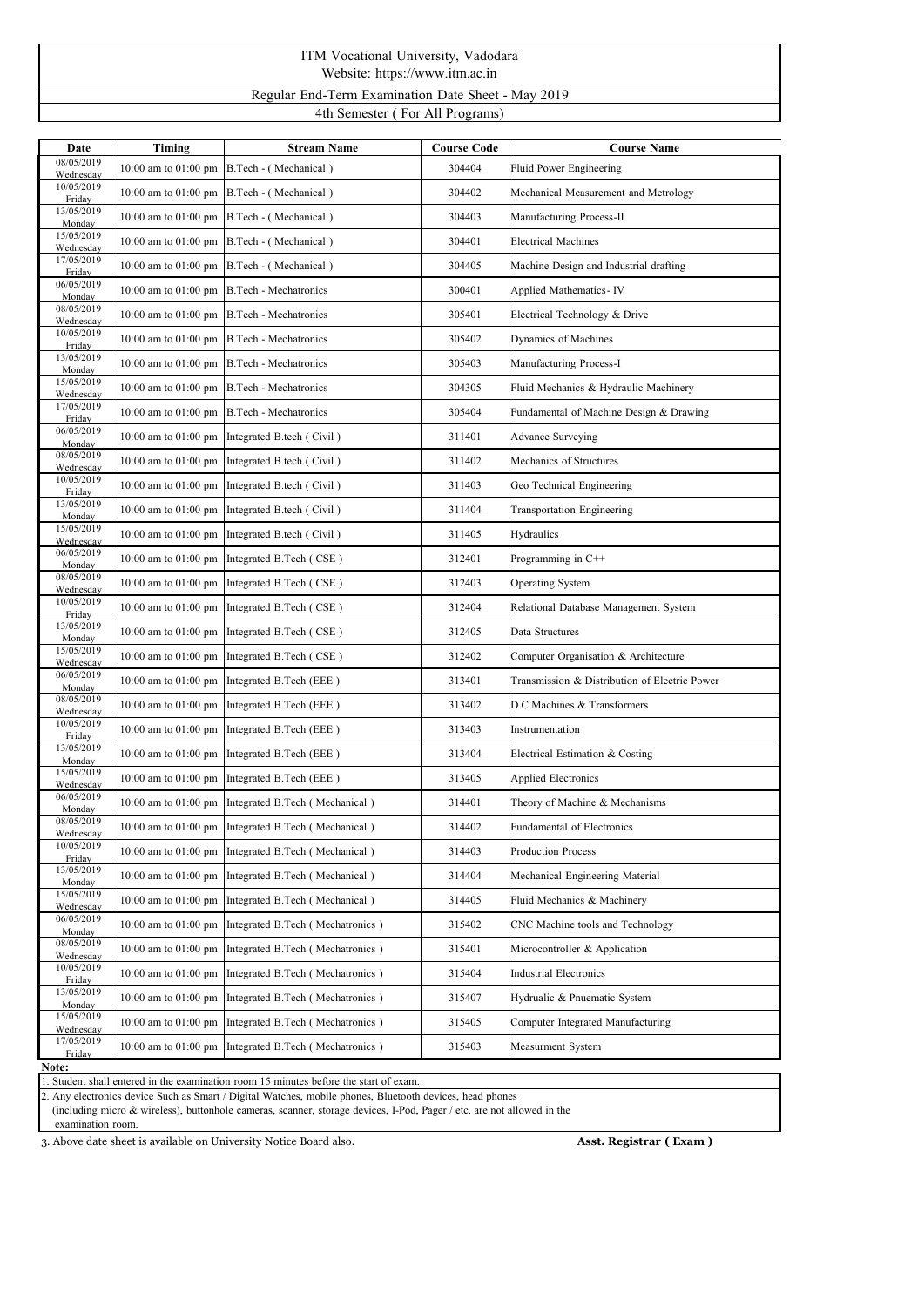| ITM Vocational University, Vadodara<br>Website: https://www.itm.ac.in |  |
|-----------------------------------------------------------------------|--|
| Regular End-Term Examination Date Sheet - May 2019                    |  |
| 6th Semester (For All Programs)                                       |  |

| 06/05/2019<br>10:00 am to 01:00 pm<br>Corporate Planning & Strategic Management<br>B.B.A<br><b>MGT761</b>                     |  |
|-------------------------------------------------------------------------------------------------------------------------------|--|
| Monday                                                                                                                        |  |
| 08/05/2019<br>B.B.A<br>10:00 am to 01:00 pm<br><b>International Marketing</b><br><b>MKT762</b><br>Wednesday                   |  |
| 10/05/2019<br>B.B.A<br><b>MKT763</b><br>Marketing of Services<br>10:00 am to 01:00 pm<br>Friday                               |  |
| 13/05/2019<br>$10:00$ am to $01:00$ pm<br>B.B.A<br><b>FIN764</b><br>Financial Institutions and Markets<br>Monday              |  |
| 15/05/2019<br>10:00 am to 01:00 pm<br>B.B.A<br><b>MGT765</b><br><b>Entrepreneurial Development</b><br>Wednesday               |  |
| 06/05/2019<br><b>Binocular Vision-II</b><br>10:00 am to 01:00 pm<br><b>B.Optometry</b><br>OPT709T<br>Monday                   |  |
| 08/05/2019<br>10:00 am to 01:00 pm<br><b>OPT712</b><br>Occupational Optometry<br><b>B.Optometry</b><br>Wednesday              |  |
| 10/05/2019<br>10:00 am to 01:00 pm<br><b>B.Optometry</b><br>OPT711T<br>Dispensing Optometry<br>Friday                         |  |
| 13/05/2019<br>OPT708T<br>$10:00$ am to $01:00$ pm<br><b>B.Optometry</b><br>Conatct Lens-II<br>Monday                          |  |
| 15/05/2019<br>OPT710<br>10:00 am to 01:00 pm<br>Public Health and Community Optometry<br><b>B.Optometry</b><br>Wednesday      |  |
| 17/05/2019<br>PED727T<br><b>Personality Development</b><br>10:00 am to 01:00 pm<br><b>B.Optometry</b><br>Friday               |  |
| 06/05/2019<br>10:00 am to 01:00 pm<br>Mycology<br>B.Sc. (MLT)<br>MLT721T<br>Monday                                            |  |
| 08/05/2019<br>10:00 am to 01:00 pm<br>MLT722T<br>Cytology and Cytotechnology<br>B.Sc. (MLT)<br>Wednesday                      |  |
| 10/05/2019<br>Cytogenetics and Tissue Culture<br>10:00 am to 01:00 pm<br>B.Sc. (MLT)<br>MLT723T<br>Friday                     |  |
| 13/05/2019<br>MLT724T<br><b>Advanced Diagnostic Techniques</b><br>10:00 am to 01:00 pm<br>B.Sc. (MLT)<br>Monday               |  |
| 06/05/2019<br>10:00 am to 01:00 pm<br>B.Tech - (Civil)<br>301602<br>Structural Design-I<br>Monday                             |  |
| 08/05/2019<br>Fluid Mechanics-II<br>10:00 am to 01:00 pm<br>B.Tech - (Civil)<br>301603<br>Wednesday                           |  |
| 10/05/2019<br>301601<br>10:00 am to 01:00 pm<br>B.Tech - (Civil)<br>Estimation Costing and valuation<br>Friday                |  |
| 13/05/2019<br>$10:00$ am to $01:00$ pm<br>301605<br>Environmental Engineering-II<br>B.Tech - (Civil)<br>Monday                |  |
| 15/05/2019<br>10:00 am to 01:00 pm<br>B.Tech - (Civil)<br>301604<br>Irrigation Engineering<br>Wednesday                       |  |
| 06/05/2019<br>Advanced JAVA<br>10:00 am to 01:00 pm<br>B.Tech - (CSE)<br>302601<br>Monday                                     |  |
| 08/05/2019<br>10:00 am to 01:00 pm<br>302602<br>Web Technologies<br>B.Tech - (CSE)<br>Wednesday                               |  |
| 10/05/2019<br>10:00 am to 01:00 pm<br>302603<br>Theory of Computation<br>B.Tech - (CSE)<br>Friday                             |  |
| 13/05/2019<br>302604<br>Software Engineering<br>10:00 am to 01:00 pm<br>B.Tech - (CSE)<br>Monday                              |  |
| 15/05/2019<br>10:00 am to 01:00 pm<br>B.Tech - (CSE)<br>302607<br>Artificial Intelligence<br>Wednesday                        |  |
| 06/05/2019<br>303606<br>Micro-Controller & Embedded Systems<br>10:00 am to 01:00 pm<br>B.Tech - (EEE)<br>Monday               |  |
| 08/05/2019<br>10:00 am to 01:00 pm<br>Digital Signal Processing<br>B.Tech - (EEE)<br>303603<br>Wednesday                      |  |
| 10/05/2019<br>303604<br>10:00 am to 01:00 pm<br>B.Tech - (EEE)<br><b>Electrical Machine Design</b><br>Friday                  |  |
| 13/05/2019<br>10:00 am to 01:00 pm<br>303602<br>Power System - II<br>B.Tech - (EEE)<br>Monday                                 |  |
| 15/05/2019<br>303601<br>High Voltage Engineering<br>10:00 am to 01:00 pm<br>B.Tech - (EEE)<br>Wednesday                       |  |
| 17/05/2019<br>$10:00$ am to $01:00$ pm<br>303605<br><b>Communication Engineering</b><br>B.Tech - (EEE)<br>Friday              |  |
| 06/05/2019<br>10:00 am to 01:00 pm<br>B.Tech - (Mechanical)<br>304602<br><b>Computer Integrated Manufacturing</b><br>Monday   |  |
| 08/05/2019<br>10:00 am to 01:00 pm<br>B.Tech - (Mechanical)<br>304605<br>Control System<br>Wednesday                          |  |
| 10/05/2019<br><b>Advanced Internal Combustion Engine</b><br>10:00 am to 01:00 pm<br>B.Tech - (Mechanical)<br>304603<br>Friday |  |
| 13/05/2019<br>304604<br>Non Conventional Energy Sources<br>10:00 am to 01:00 pm<br>B.Tech - (Mechanical)<br>Monday            |  |
| 15/05/2019<br>10:00 am to 01:00 pm<br>B.Tech - (Mechanical)<br>304601<br>Refrigeration and Airconditioning<br>Wednesday       |  |
| 06/05/2019<br>10:00 am to 01:00 pm<br>B.Tech - Mechatronics<br>305604<br>Computer Aided Design<br>Monday                      |  |
| 08/05/2019<br>10:00 am to 01:00 pm<br>305602<br>Hydraulic and Pneumatic System<br>B.Tech - Mechatronics<br>Wednesday          |  |
| 10/05/2019<br>305601<br>10:00 am to 01:00 pm<br>B.Tech - Mechatronics<br>Measurement and Metrology<br>Friday                  |  |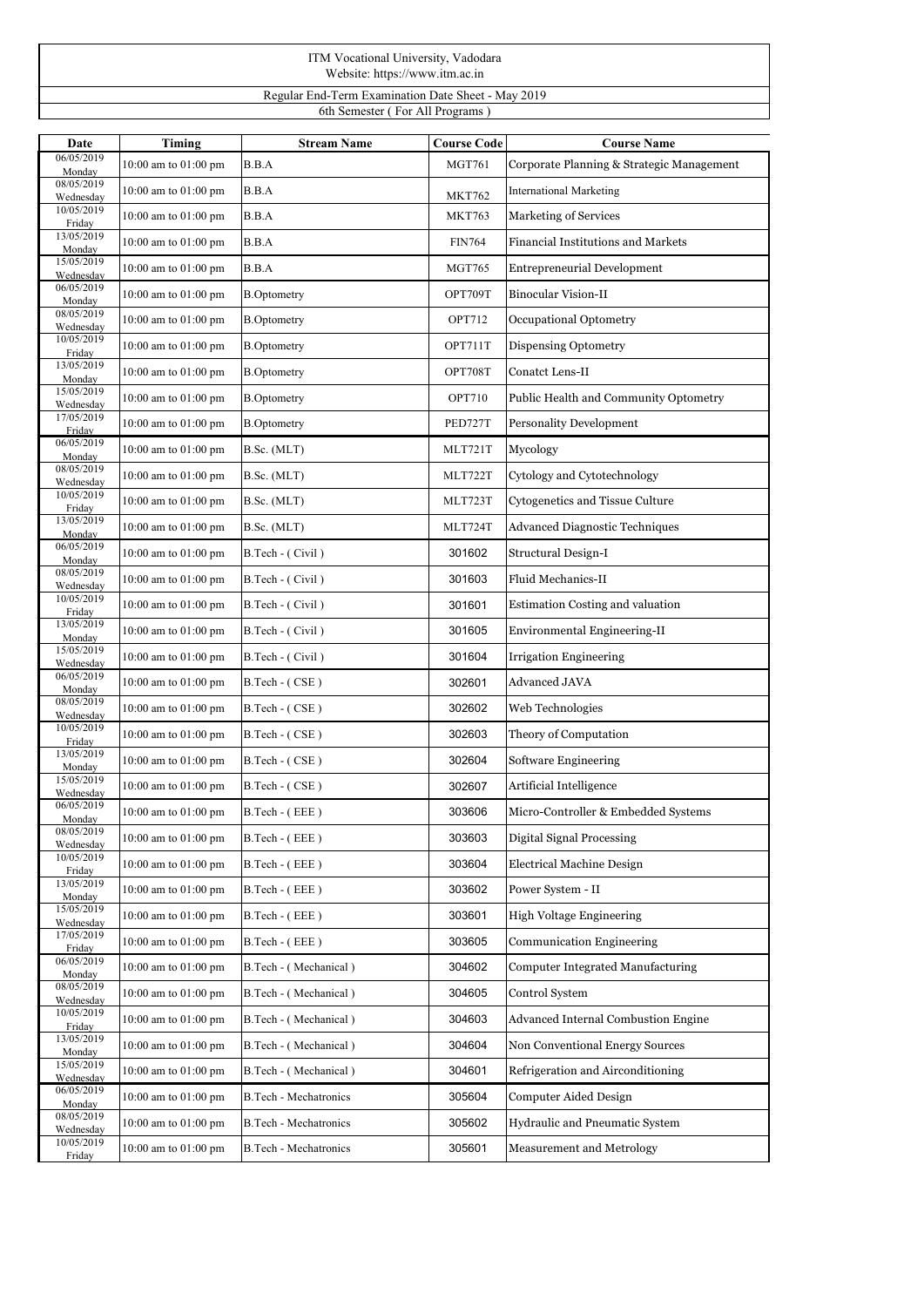| ITM Vocational University, Vadodara<br>Website: https://www.itm.ac.in |  |
|-----------------------------------------------------------------------|--|
| Regular End-Term Examination Date Sheet - May 2019                    |  |
| 6th Semester (For All Programs)                                       |  |

| Date                    | Timing                   | <b>Stream Name</b>    | Course Code | <b>Course Name</b>           |
|-------------------------|--------------------------|-----------------------|-------------|------------------------------|
| 13/05/2019<br>Monday    | $10:00$ am to $01:00$ pm | B.Tech - Mechatronics | 305606      | <b>Production Technology</b> |
| 15/05/2019<br>Wednesday | $10:00$ am to $01:00$ pm | B.Tech - Mechatronics | 305605      | Embedded System              |
| 17/05/2019<br>Friday    | $10:00$ am to $01:00$ pm | B.Tech - Mechatronics | 305603      | PLC & Sensor System          |
| Note:                   |                          |                       |             |                              |

1. Student shall entered in the examination room 15 minutes before the start of exam.

2. Any electronics device Such as Smart /Digital Watches, mobile phones, Bluetooth devices, head phones

(including micro & wireless), buttonhole cameras, scanner, storage devices, I-Pod, Pager / etc. are not allowed in the examination room.

3. Above date sheet is available on University Notice Board also.

## **Asst. Registrar ( Exam )**